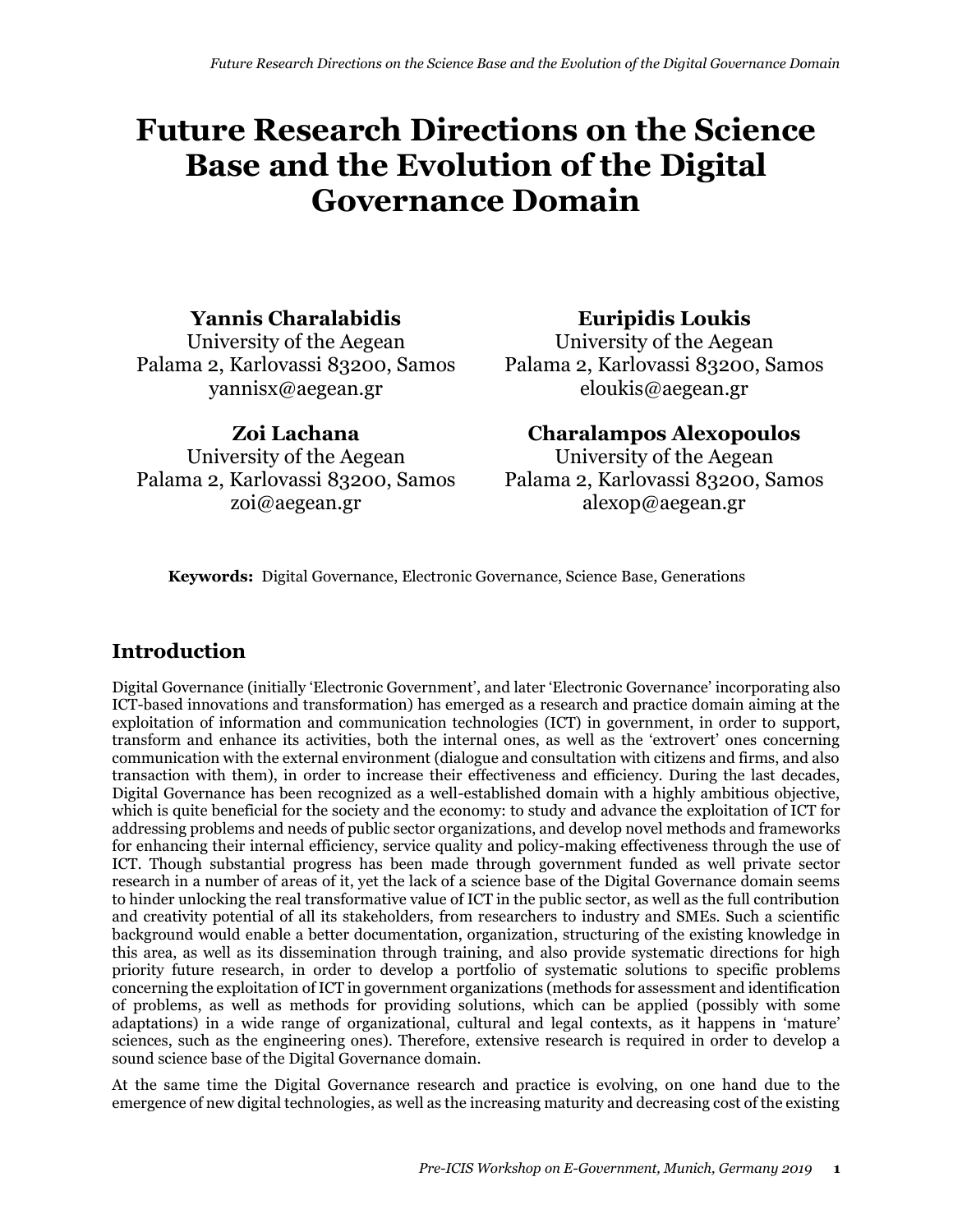and established ones, and on the other hand due to the evolving and increasing needs and problems of modern societies, and the emergence of new ideas concerning the role and the nature of government (such as the 'open and collaborative government'). This has given rise to the emergence of different 'generations' of Digital Governance, which differ in the government functions their aim to support, transform and enhance, as well as in the methods and ICT tools they use. Furthermore, in the most mature of these Digital Governance generations one can distinguish some distinct sub-generations, meant as maturity evolution stages. Therefore, the above research on the science base of the Digital Governance domain should be complemented with research on the evolution of the domain, in order to identify evolutions in its main elements as well as in the main components of its science base.

This paper provides some research directions concerning the development of the science base of the Digital Governance domain as well as its evolution, and proposes specific relevant research questions that have to be addressed.

### **Science Base**

As science base of a domain is a structured, ordered and semantically searchable body of knowledge defining the underlying principles, methods and applications of a scientific domain, together with its relationship with knowledge arising from other related domains (Charalabidis et al., 2014). Previous research in other domains (Jardim-Goncalves et al., 2013; Charalabidis et al., 2014) has identified some important components that the science base should include, which are shown in Figure 1 and explained in Table 1 below.



| Table 1. Explanation of the main Components of the Science base of the Digital Governance domain |                                                                                                                                                                                                                                                                                              |  |  |  |  |
|--------------------------------------------------------------------------------------------------|----------------------------------------------------------------------------------------------------------------------------------------------------------------------------------------------------------------------------------------------------------------------------------------------|--|--|--|--|
| Why                                                                                              |                                                                                                                                                                                                                                                                                              |  |  |  |  |
| I. Rationale                                                                                     | Rationale includes a clear explanation of the importance of the existence of the<br>digital governance science base. It provides a comprehensive analysis and<br>understanding of the objectives of the science base including, also, all the aspects of<br>its development and maintenance. |  |  |  |  |
| What                                                                                             |                                                                                                                                                                                                                                                                                              |  |  |  |  |
| II. Domain<br>Structure<br>(Areas)                                                               | The second component of the digital governance science base includes the scientific<br>areas that comprise the Digital Governance domain. These areas provide a deep and<br>extensive knowledge and understanding of the field, a decomposition of the domain.                               |  |  |  |  |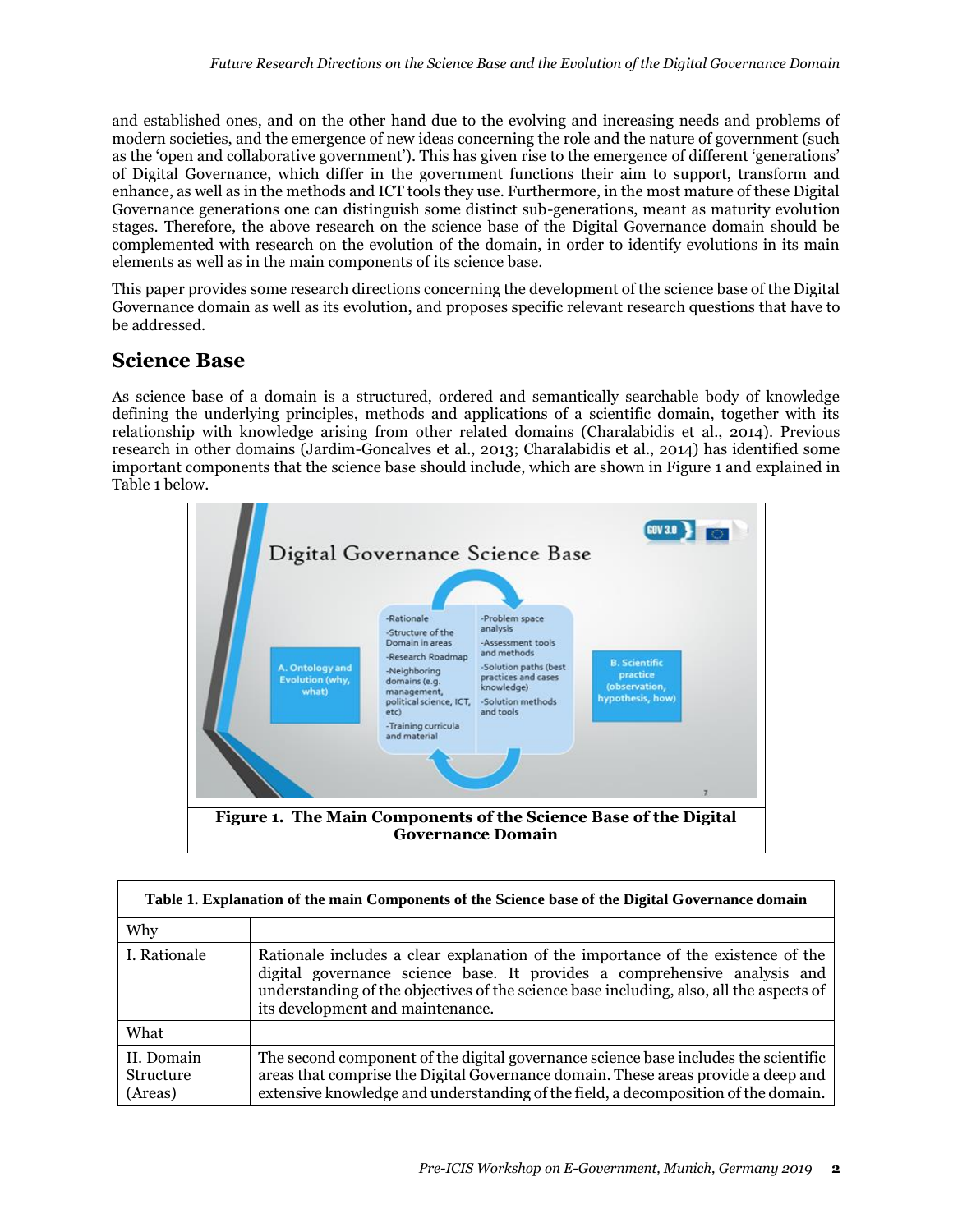| III. Research<br>Roadmap                     | A research roadmap is needed, which acknowledges the digital governance state of<br>the art and future research challenges/issues. These challenges can be presented in<br>the form of a research roadmap without favoring any specific solutions. An extended<br>look at the future of a chosen field of inquiry sets the action plan by identifying the<br>research objectives which it aims to meet.                                                                                                                                                                                                                                          |  |  |  |  |
|----------------------------------------------|--------------------------------------------------------------------------------------------------------------------------------------------------------------------------------------------------------------------------------------------------------------------------------------------------------------------------------------------------------------------------------------------------------------------------------------------------------------------------------------------------------------------------------------------------------------------------------------------------------------------------------------------------|--|--|--|--|
| IV. Neighboring<br>Domains                   | Digital Governance needs to be analyzed together with a selection of established and<br>emerging neighboring scientific domains that can provide useful knowledge and<br>inspire the development of its scientific base. In few words "Neighboring Domains"<br>refers to the Recognized interdependencies among Digital Governance and other<br>scientific Disciplines.                                                                                                                                                                                                                                                                          |  |  |  |  |
| V. Training<br>Curricula                     | Training Curriculum for future researchers and practitioners in the domain. Thus,<br>the groundwork for a young generation of practitioners and researchers will be laid,<br>which will advance the practical contribution and the knowledge in the Digital<br>Governance domain.                                                                                                                                                                                                                                                                                                                                                                |  |  |  |  |
| How                                          |                                                                                                                                                                                                                                                                                                                                                                                                                                                                                                                                                                                                                                                  |  |  |  |  |
| VI. Problem<br><b>Space</b>                  | A taxonomy of the spectrum of the main application and theoretical problems and<br>challenges that have to be addressed by the domain, organized so as to be used to<br>characterize the 'real life' application and to link them to elements of the solution<br>space                                                                                                                                                                                                                                                                                                                                                                           |  |  |  |  |
| VII. Assessment<br>Methods &<br><b>Tools</b> | Methods and tools for assessment and identification of existing problems in<br>government agencies concerning the exploitation of ICTs for supporting,<br>transforming and enhancing important functions of them. Problem space and<br>assessment methods & tools components constitute a multidimensional vector<br>which aims to reveal the existing 'as is' and the desired 'to be' situation.<br>Understanding the 'to be' situation is of major importance, as it assists in the<br>identification of solution paths as well as specific solution methods and tools that<br>allow the transition from the 'as is' to the 'to be' situation. |  |  |  |  |
| VIII. Solution<br>Paths                      | It is the converse of the problem space, as it provides a taxonomy of knowledge<br>available that allows the identification of paths – directions for the solution of<br>domain application problems. In turn this assist in identifying links to specific<br>solution methods and tools                                                                                                                                                                                                                                                                                                                                                         |  |  |  |  |
| IX. Solution<br>Methods and<br><b>Tools</b>  | Elaboration of the above solution paths towards the development of more detailed<br>methods for solution for the identified problem/issue, as well as specific tools for<br>this                                                                                                                                                                                                                                                                                                                                                                                                                                                                 |  |  |  |  |

This scientific base aims to bring the Digital Governance domain to a level of maturity similar to the ones of the established and mature domains, such as the engineering ones, and ideally enable whenever two independent Digital Governance experts are exposed to the same administration situation – problem, and working separately, to come to the same diagnosis for it, and propose the same set of ICT-based solutions (= sets of actions that the specific government agency has to take in order to overcome the problem and reach the desired state). Taking into account the main science base components shown above in Figure 1 and explained in Table 1 in order for these to be achieved research is required mainly along the following three main directions:

a) Identification and elaboration of the main areas of the Digital Governance domain, both the current and the emerging ones (component II).

b) Analysis of existing methods and tools for Digital Governance related assessments and problems identification, development of new methods and tools for this purpose, as well as concepts and theories that can be useful for this (component VII).

c) Analysis of existing approaches, as well as methods and tools, for the solution of the above problems concerning the development of Digital Governance), development of new methods and tools for this purpose, as well as concepts and theories that can be useful for this (components VIII and IX).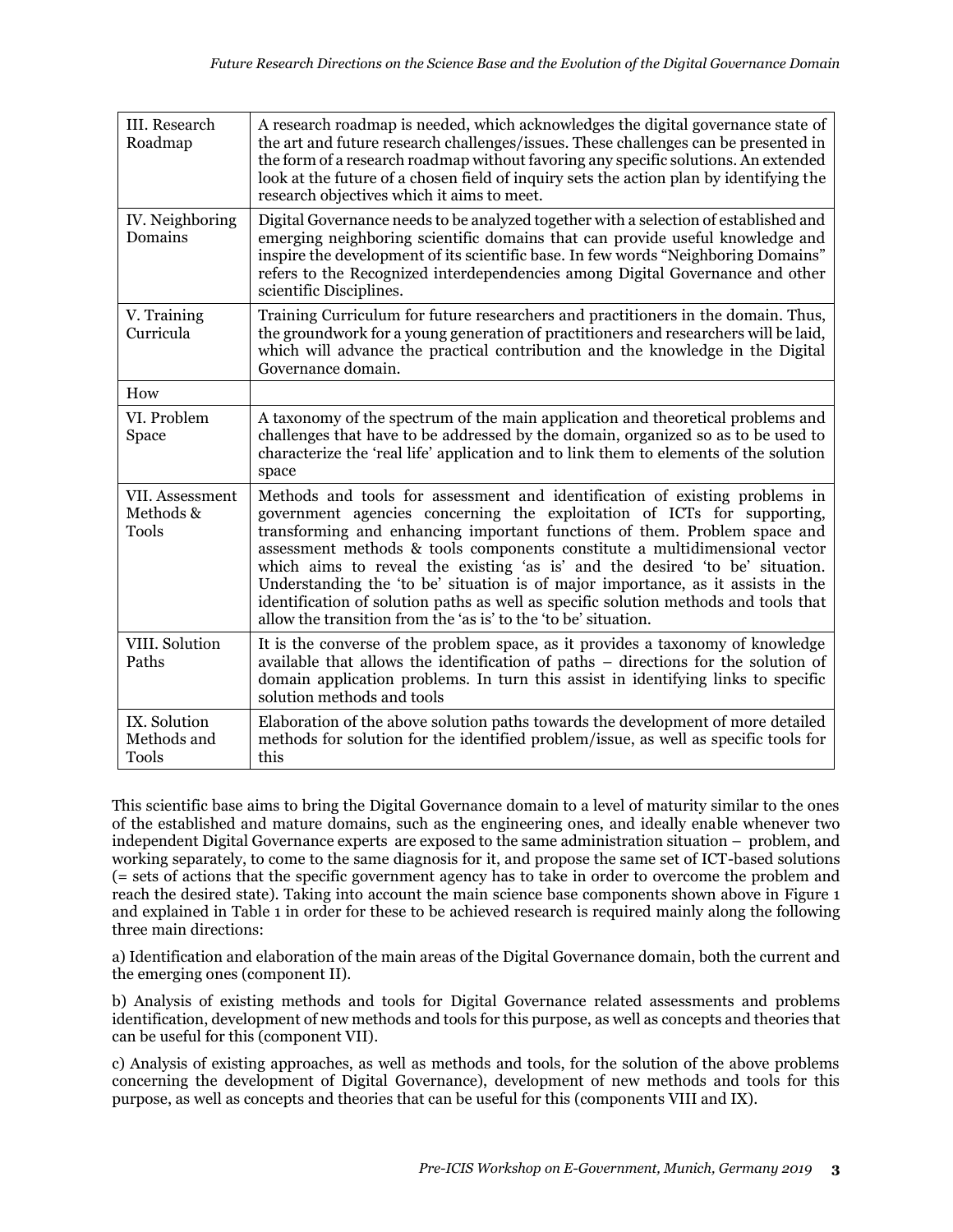d) Analysis of concepts and theories, as well as solution-oriented approaches, from neighbouring scientific domains, such as computer science, management, political science, sociology, law, economics or service science, which could be applied in the Digital Government domain; and also the opposite as well: analysis of concepts, theories and solution-oriented approaches from the Digital Governance domains, which can be used in the neighbouring scientific domains. Recognition of such knowledge sharing provides the opportunity for domains to advance by absorbing methodological and technical advances from related ones (component IV).

e) Envisioning a roadmap for future research to tackle broader governance problems via the applications of ICT in combination with innovative approaches from the above neighbouring scientific domains (component III).

f) Enrichment of the above components of the science base of a domain with additional ones that are important for the Digital Governance domain.

# **Evolution**

Evolutions in the needs and problems of modern societies, in combination with technological evolutions, have given rise to evolutions in Digital Governance research and practice, and the emergence of new generations of it. It is therefore important to identify these Digital Governance generations, and also analyse the main features of them. Some first research that has been conducted in this area (Lachana et al., 2018; Charalabidis et al., 2019) has identified three main Digital Governance generations, and also developed a framework for analysing them, which included seven main analysis perspectives, and is shown in Table 2.

|                | Table 2. A Framework/Perspectives for Analyzing Digital Governance Generations |                                                                                    |                                                                                                                                                                          |  |  |  |  |  |
|----------------|--------------------------------------------------------------------------------|------------------------------------------------------------------------------------|--------------------------------------------------------------------------------------------------------------------------------------------------------------------------|--|--|--|--|--|
| #              | Perspective                                                                    | <b>Research Question</b>                                                           | <b>Explanations</b>                                                                                                                                                      |  |  |  |  |  |
| $\mathbf{1}$   | Main Goal                                                                      | What is every generation aiming<br>to achieve?                                     | The result/objective that each<br>generation of eGovernment aims to<br>achieve.                                                                                          |  |  |  |  |  |
| $\overline{2}$ | Main Method                                                                    | How can their goal(s) be<br>achieved?                                              | An established, prescribed, or logical,<br>practice or systematic process of<br>achieving the main goal with accuracy<br>and efficiency based on a credible<br>approach. |  |  |  |  |  |
| 3              | <b>Usual Application</b><br>Level                                              | Which is the targeted government<br>level?                                         | Related environment of offered<br>services                                                                                                                               |  |  |  |  |  |
| $\overline{4}$ | <b>Key Tools</b>                                                               | Technological tools for<br>accomplishing their goal(s)?                            | Main technological tools used for<br>accomplishing/achieving the main<br>goal.                                                                                           |  |  |  |  |  |
| 5              | Key Obstacles/<br><b>Risks</b>                                                 | Are there any obstacles/risks?                                                     | Determining factors capable of<br>preventing the main goal to be<br>achieved. Could be a policy or the<br>users' resistance to change.                                   |  |  |  |  |  |
| 6              | <b>Key ICT Areas</b>                                                           | Which technologies are being<br>used?                                              | Key enabling technologies allowing the<br>deployment of the main method and<br>the development of the key tool.                                                          |  |  |  |  |  |
| 7              | <b>Most Needed</b><br>Discipline,<br>beyond ICT                                | Which are the important scientific<br>discipline(s) to be leveraged<br>beyond ICT? | Identification of the most important<br>scientific discipline(s), beyond ICT, for<br>the achievement of the major goal of<br>each generation.                            |  |  |  |  |  |

The first generation referred to as 'e-Government/e-Governance 1.0' is efficiency oriented and aims: to improve efficiency of internal processes and functions of government agencies through the electronic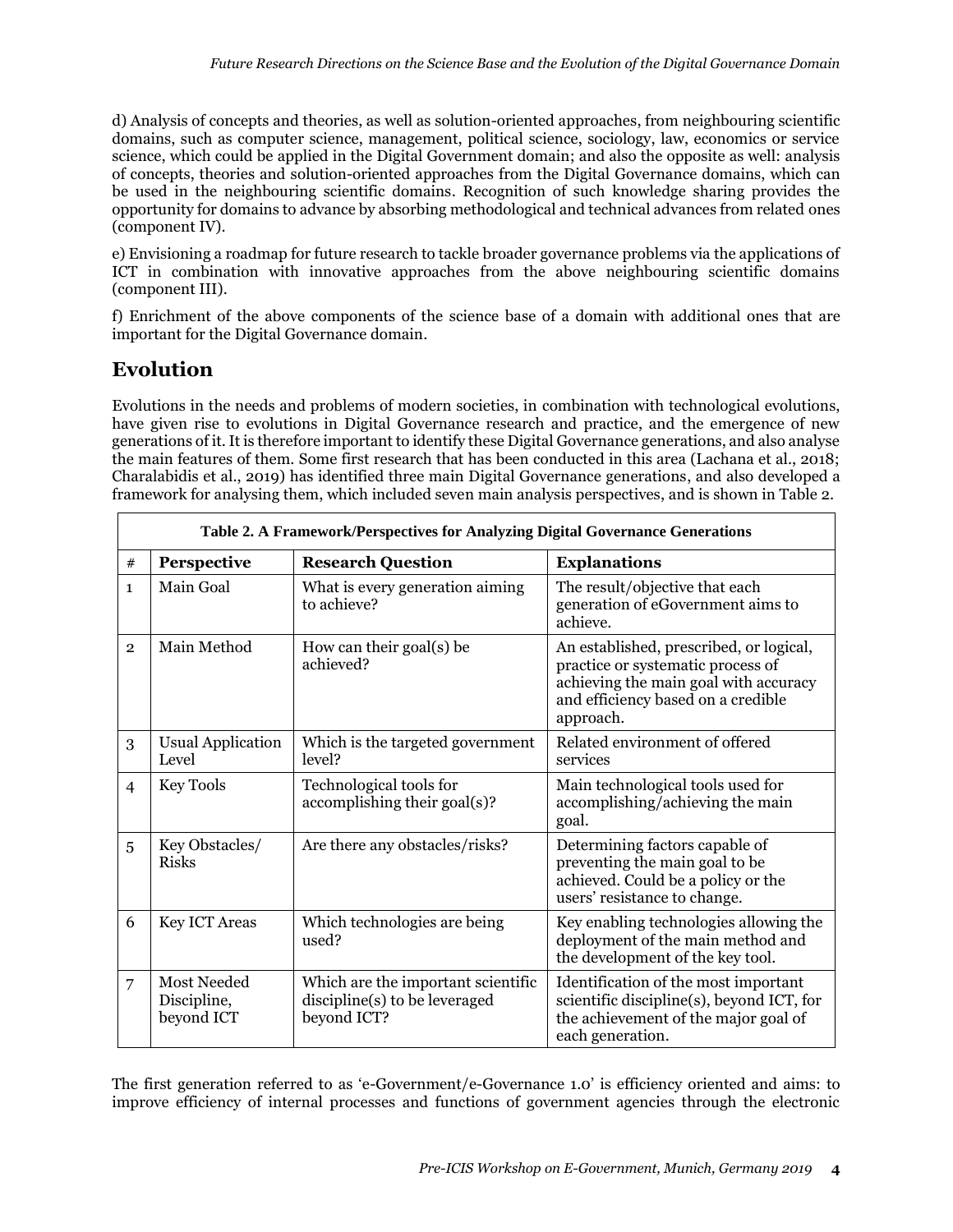support and automation (e-Government 1.0), as well as transformation and enhancement of them (e-Governance 1.0), using complex internal information systems; and also to enable citizens and firms to conduct through the Internet (and even through mobile phones) any time and from anywhere etransactions with government agencies. The second generation referred to as 'e-Government/e-Governance 2.0' is transparency and citizen participation oriented, and aims to offer ICT-based capabilities towards increasing citizens' participation, as well as openness and accountability of governments, and thus enhance the quality of democracy (similarly as 'e-Government 2.0' is defined the digital support of existing practices concerning government transparency, openness, accountability and citizen participation, and as 'e-Governance 2.0' is defined the digital transformation and enhancement of them). Finally, the emerging third generation of 'e-Government/e-Governance 3.0' comes as a response:

- on one hand to the growing problems and challenges that modern societies face, which have to be managed through effective government policies,
- and on the other hand to the deluge of data produced from the first and second generation of Digital Governance: mainly large quantities of data produced by government agencies' internal as well as etransactions (Internet or mobile based) information systems of government agencies, and also textual data from various social media accounts of them or other external sources); and also data produced from the use of new digital technologies, such as sensors, Internet of Things (IoT), etc.

This third generation of Digital Governance aiming to exploit these data for providing support for better policy-making towards addressing the above social problems and challenges, and secondarily for providing advanced services to citizens and firms (e.g. for citizen-level decision support services, such as 'find the quickest route to your destination by-passing high traffic areas', etc.).

|  |  | A first analysis of the abovementioned three Digital Governance generations (Lachana et al., 2018; |  |  |  |  |
|--|--|----------------------------------------------------------------------------------------------------|--|--|--|--|
|  |  | Charalabidis et al., 2019) has provided some results shown below in Table 3.                       |  |  |  |  |

| Table 3. A Framework/Perspectives for Analyzing Digital Governance Generations |                                          |                                                 |                                         |                                                                                                                                                     |  |  |  |
|--------------------------------------------------------------------------------|------------------------------------------|-------------------------------------------------|-----------------------------------------|-----------------------------------------------------------------------------------------------------------------------------------------------------|--|--|--|
| #                                                                              |                                          | e-Government/<br>e-Governance 1.0               | e-Government/<br>e-Governance 2.0       | e-Government/<br>e-Governance 3.0                                                                                                                   |  |  |  |
| $\mathbf{1}$                                                                   | Main Goal                                | <b>Efficiency-Better</b><br><b>Services</b>     | Openness and<br>Participation           | Societal problem-solving<br>citizen well-being,<br>optimization of<br>resources                                                                     |  |  |  |
| $\overline{2}$                                                                 | Main Method                              | Interoperability for<br>Connected<br>Governance | Open and<br>Collaborative<br>Governance | Smart Governance and<br>data-intensive decision-<br>policy making.                                                                                  |  |  |  |
| 3                                                                              | <b>Usual Application</b><br>Level        | National                                        | National - Local                        | Local to International                                                                                                                              |  |  |  |
| $\overline{4}$                                                                 | <b>Key Tools</b>                         | Portal                                          | Social Media                            | Ubiquitous<br>Sensors/Smart<br>Devices/AI                                                                                                           |  |  |  |
| 5                                                                              | Key Obstacles/<br><b>Risks</b>           | <b>Public Sector</b><br>Mentality               | <b>Public Sector</b><br>Mentality       | <b>Public Sector Mentality</b>                                                                                                                      |  |  |  |
| 6                                                                              | <b>Key ICT Areas</b>                     | Organizational<br><b>Infrastructures</b>        | Social Media & Open<br>and Big Data     | Artificial Intelligence &<br><b>IoT</b>                                                                                                             |  |  |  |
| $\overline{7}$                                                                 | Most Needed<br>Discipline, beyond<br>ICT | Management                                      | Social and Political<br>Sciences        | A wide variety of<br>disciplines concerning<br>the domains of<br>government activity,<br>such as economic,<br>environmental,<br>behavioral sciences |  |  |  |